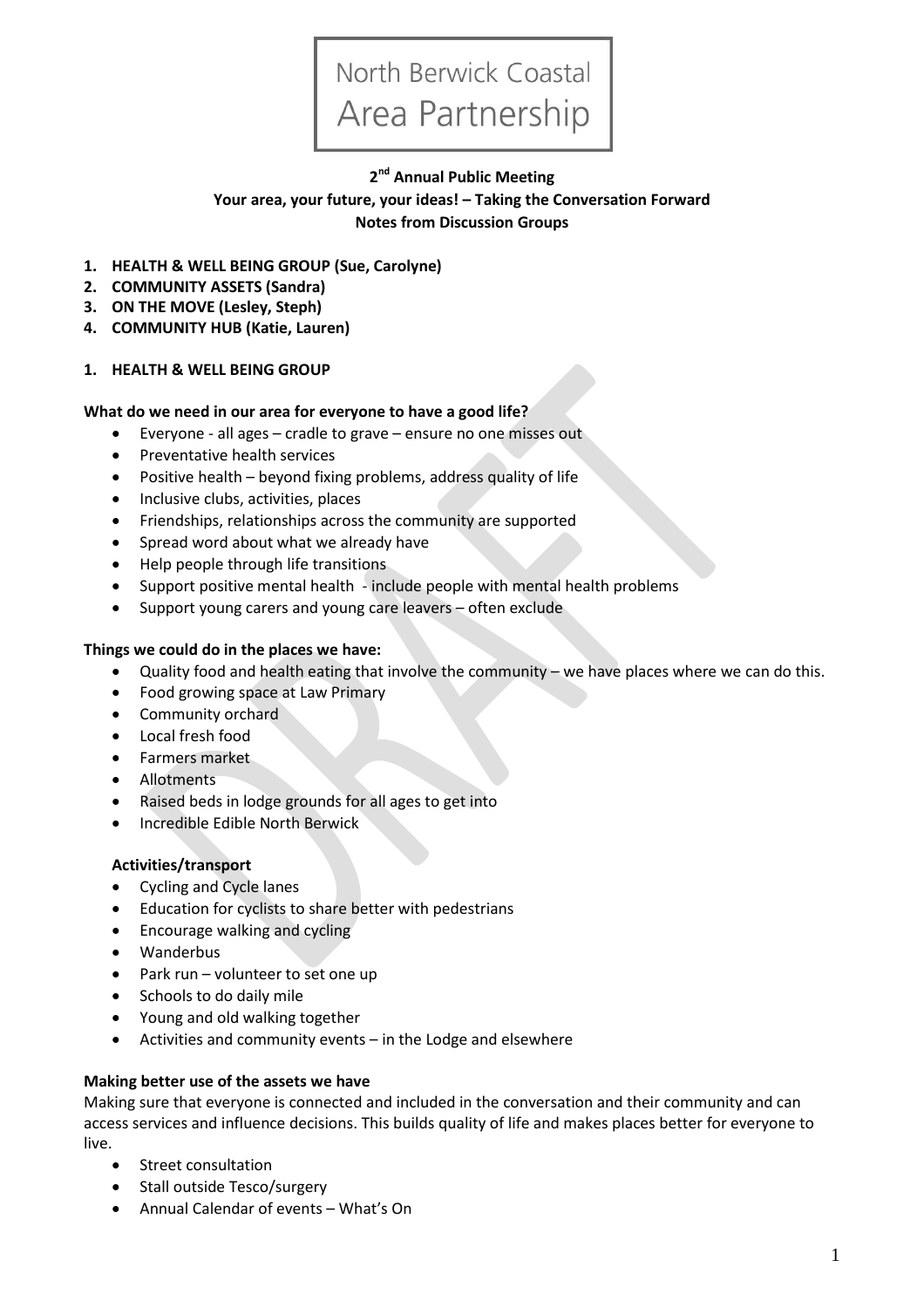- Leaflets
- How to get involved/volunteer/ website match
- Welcome pack for new residents for North Berwick/Drem, Gullane etc.
- Community Council Newsletter redo design make it more relevant
- Community newsletter with tear off slip for ideas –put into box in library or why not/
- Street stalls
- Facebook
- Find people where they are take the conversation to people
- Community fair Day, networking
- Young people design our Newsletter

#### **Who's missing out?**

- People not in North Berwick,
- Younger people
- Carers young and older carers
- Very elderly, frail people
- socially isolated people
- People with mental health problems

#### **What if**

- We invite neighbours in for Sunday Dinner (isolated, lonely, bereaved, elderly)
- Neighbourhood gardening scheme
- Neighbourhood Christmas parties
- We all smiled at each other
- What if we invited our neighbours for mince pies
- What if all new residents were welcomed by neighbours and a basket of muffins!!
- We had more residents/tenants associations in communities, especially as we are growing
- North Berwick Coastal became a beacon of good practice and innovation for being healthy and connected communities
- We were all nice to each other

#### **Resources/Assets**

- Lots!
- Buy the Abbey Care Home and innovate
- Set up Community Development Trust with paid staff

#### **Influence ELC to work with us:**

- Planning department to include community views and discussion work with us
- Get money from builders/developers to support community action & aspiration
- Develop a food strategy & partnership for the area
- Design places that are good for people
- Include policy of community gardens & public spaces for all developments
- Sustainability should underpin all new activities

# **2. COMMUNITY ASSETS GROUP**

#### **What do we need in our area for everyone to have a good life?**

- Engaged Community
- Low crime rate secure
- Good supportive health services
- North Berwick good for business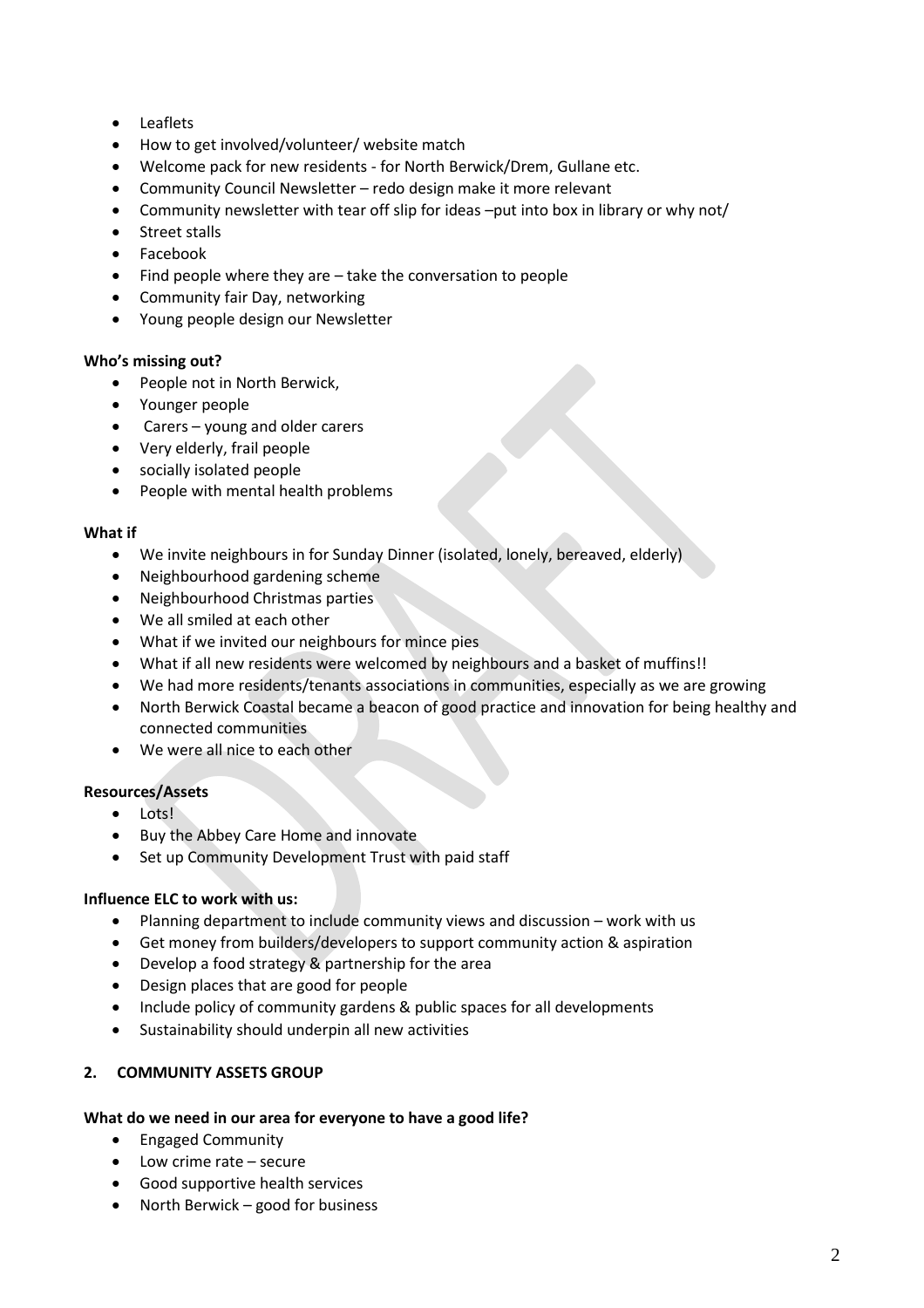- Visitor destination popular on high days and holidays
- Local shops and cafes
- Theatre space
- Environment
- Beach and other open spaces
- All year and all weather spaces for children to play
- Harbour
- Seaside
- Countryside
- **•** Greenspaces in public ownership
- Public outdoor spaces
- Good walking, cycling infrastructure
- **•** Golf Courses
- The Law
- Countryside
- **•** Good schools
- Good public transport links (across county and to Edinburgh)
- Railway Line
- Reliable train service
- Road network
- Accommodate parking
- Combined local transport tied into parking needs
- Transport links / public transport

#### **What does our area offer already to meet these needs?**

- Playgroup/Nursery
- Schools
- Day Centre
- Community Centre
- Pipe Band
- Kayak Club
- **•** Tennis Club
- **•** Sports Fields
- Churches
- The Law
- Beach
- **•** Recreation Park
- The Lodge Grounds
- Why Not?
- Indoor Swimming Pool
- Youth Project
- Seaside Resort
- Seabird Centre
- Yacht Club
- Putting Greens
- Museum
- Library
- North Berwick Trust (an asset working for the best interest of the community)
- Law Viewing good example of Council House building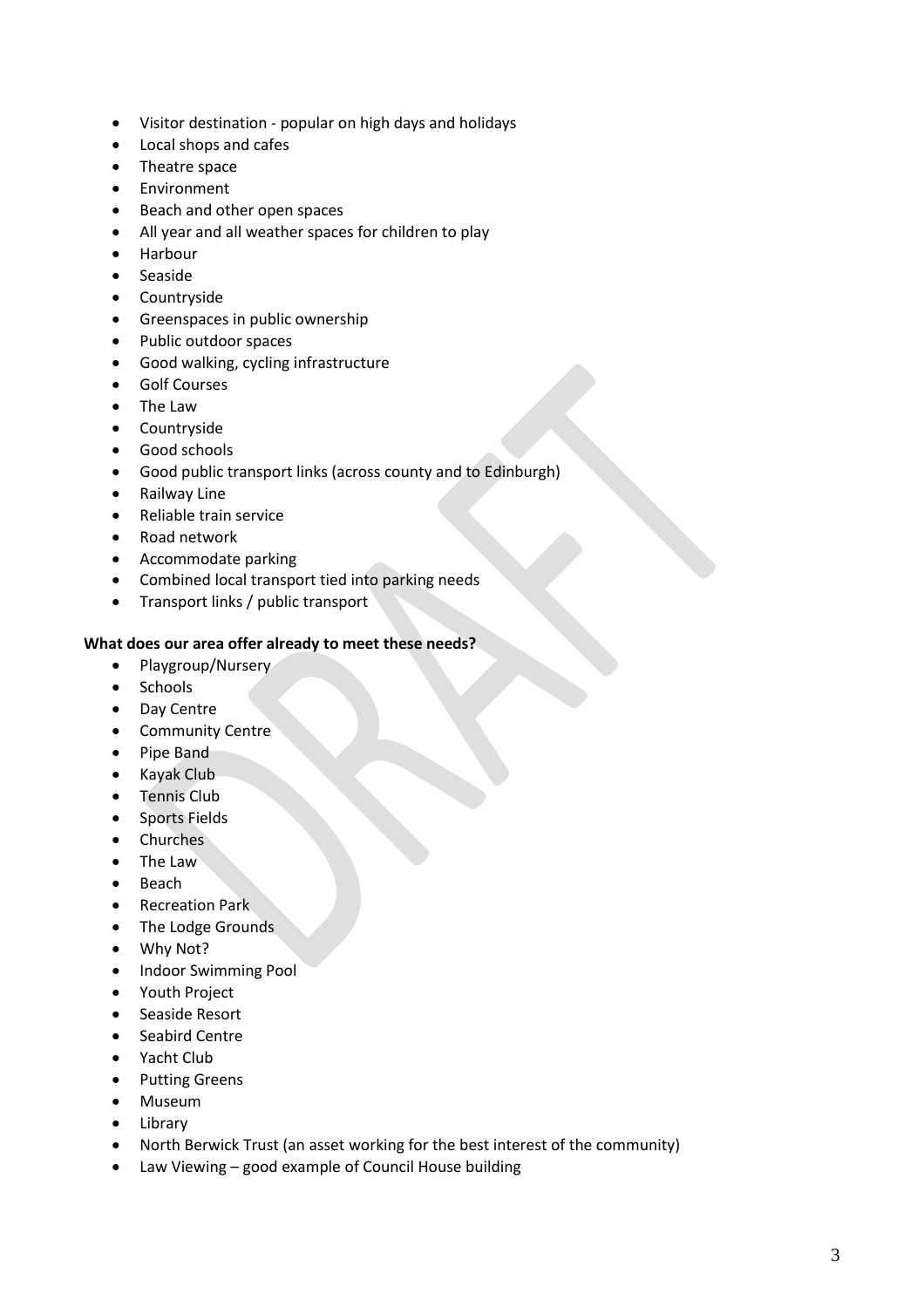## **Does this give everyone a good life – who's missing out?**

- Isolated older people
- Young People
- People on low incomes living in an affluent area
- People with disabilities
- Somewhere to go in the evenings for youth/elderly which is not a pub or a restaurant
- Intergenerational spaces

# **Can we fill the gaps by using what we have already?**

- Combine spaces multi purpose
- Young people visiting care homes –e.g. Brownies to Fidra

# **What if?**

- Arts Centre in a central location e.g. Blenheim Hotel (Birnam example )
- Old Blackadder Church was used as an Arts Centre
- Old Curling Pond area had better community use
- Telephone exchange building was used for community space
- We had an iconic building at Lime Grove (combining arts and community use)
- The Community Centre expanded and nursery moved to the school
- The North Berwick Trust built houses which could be rented (Helmsdale example)
- Funding was available to compulsory purchase Lime Grove
- ELC owned land was protected from developers
- We had underground parking (issue of being on raised sea bed sand) or build up the way.
- Integrated transport which people preferred to the car wander bus (St David's example)
- There was more Council houses at Lime Grove
- The Fire station was moved out of town and the current site used differently
- The Health Centre expanded
- Funding wasn't a stumbling block
- People were willing to work in the best interests of the community
- Everyone felt a sense of belonging
- The Police Station was used for the community
- We could secure funding for rural communities
- We went to visit other Community Trusts and areas which had tackled similar issues

# **So what next?**

- Celebrate our community assets we have many
- Arts Centre Group explore Blackadder Church site and visit Birnam become a charity
- Flexible Multi functional spaces need advice on what works together
- Youth Centre Feasibility flexible space on large site
- Health Centre discussions with the community work with Health & Social Care
- Meet with ELC to discuss community assets
- The Big stuff needs to be treated on an integrated basis and not in isolation

# **3. ON THE MOVE GROUP**

# **What do we need in our area for everyone to have a good life?**

- Connected, safe community, with safe cycling and walking routes
- Safe routes to school
- The ability to get around without a car
- Better availability and management of parking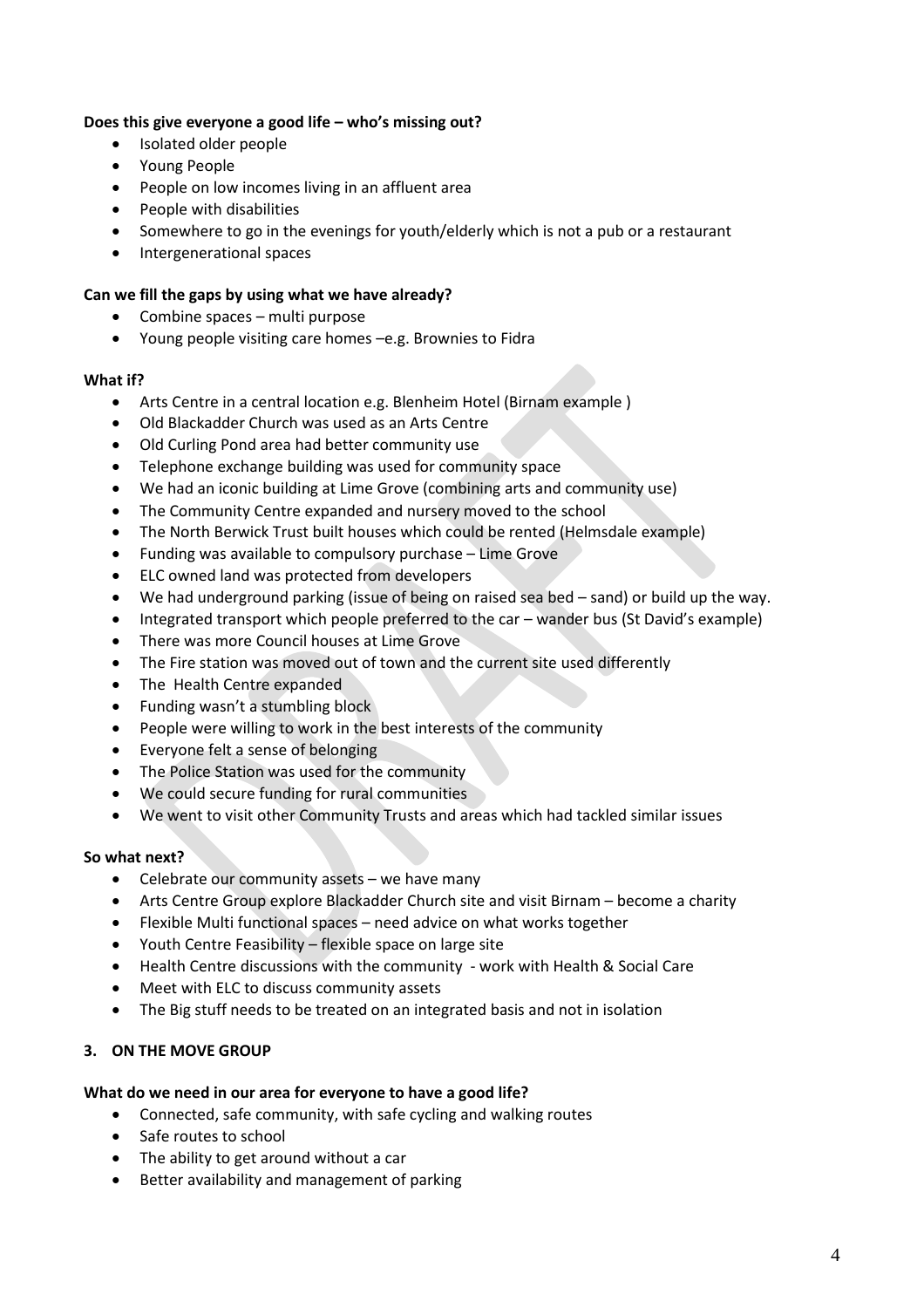## **What have we already?**

- The new pavement at the Recreation Park
- Some new cycle routes
- Mini buses, car club,
- An underused car park at the Recreation Park

#### **Does this give everyone a good life – who's missing out?**

- Respect give priority parking to those that need it (elderly)
- People with disabilities
- The need to balance the needs of the different groups eg pedestrians, cyclists, car drivers

## **Can we fill the gaps by using what we have already?**

- New cycle routes from new build (Miller Homes)
- Better surfacing on some routes
- There is not enough car parking, but suggestions for additional car parks are not approved

## **What if? (creative thinking on what can be done differently)**

- High Street no priority so everyone adjusts to the conditions
- Lots of alternatives wider pavements, change the view (not just cars)
- Change drivers attitudes
- Education cars aren't the only way to get around
- Charrette an opportunity to bring all the different groups together eg traders, High Street residents, pedestrians, cyclists, older people, disabled to find planning and design solutions
- Need to look at other towns to see what works and what doesn't.
- Parking was seen as part of the wider picture
- There was a Wander bus. Need to look at why previous schemes failed and what would make a successful scheme and whether to charge
- Needs a turnover of traffic. Enforcement part of the picture.
- Safety issues danger of lorries on the High Street, safe routes to schools and in town
- Facts what really happens on our High Street best practices

# **4. COMMUNITY HUB GROUP**

#### **What do we need in our area for everyone to have a good life?**

- An open, welcoming and accessible space which incorporates interests of all age ranges and abilities
- $\bullet$  Inclusivity people to view one another as equals.
- Promotion of community involvement and spirit
- A shelter for young people that is welcoming and has a space to hang about instead of the streets
- Space for everyone x 2
- Bikes like Amsterdam
- More houses as trying to find affordable flats and houses in East Lothian area is difficult and rare
- Individual space for young people
- Things that people of all ages can attend e.g. cinema
- Events that bring everyone in the community together
- Social events
- Health care services
- Care centres for the elderly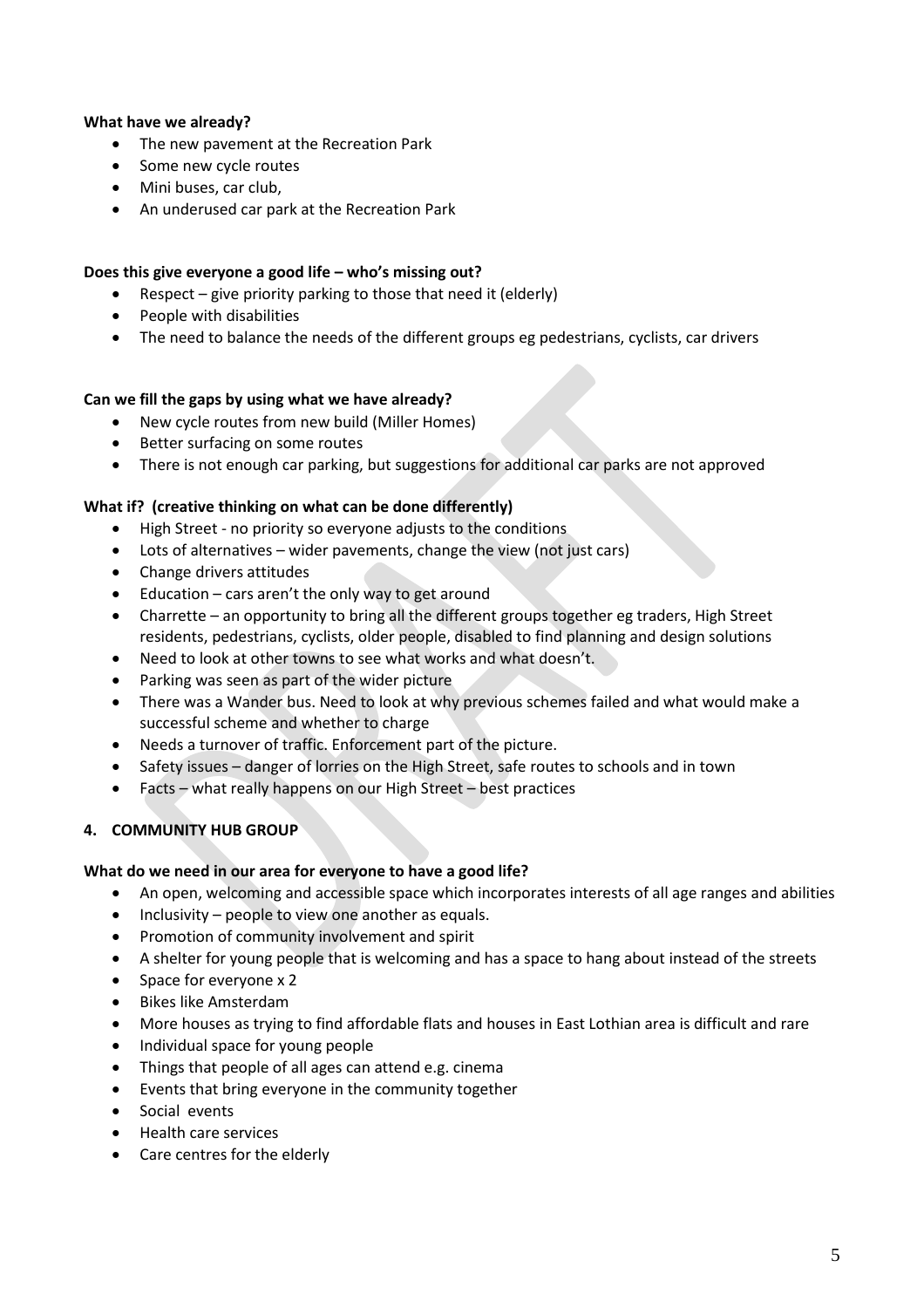- A space for young people to go in their spare time where they can hang out with their friends that is warm and provides a food facility and provides young folk with a place to go to keep off the streets and out of trouble.
- Better shops for the area to bring people in.
- Something for the young people to do or go because there isn't many places now.

# **What does our area offer already to meet these needs?**

- The Hope Rooms Youth Centre
- Lots of assets use them maybe v=better
- Green space
- People willing to help and find solutions
- Refurbishment of the Youth Café but its limited in the hours open
- North Berwick Youth Project
- Daycare centre
- Community Centre
- Lodge
- Doctors
- **Dentists**
- Café in the Lodge
- Outdoor spaces the lodge, recreation grounds
- Local Sports Clubs
- Variety of shops
- Outdoor sports for young people
- Elderly housing
- Hospital
- Local businesses
- Better public transport
- Lots of support and space for elderly activities
- Sports
- Good education and preschool opportunities

# **Does this give everyone a good life – who's missing out?**

- Children no indoor space which is cheap or free we miss the Space!
- Young People
- People with less money x 2
- I think young folk are missing out as they don't have anywhere to go so they crowd the streets and get into trouble.
- Nope young people and people on low incomes
- Young people missing out as not much things for them as there is for older people in North Berwick
- 15-20 year olds no affordable houses for people moving out, not much in terms of shops, we have to go uptown for the shops relevant to us.
- Can't afford to leave home and become more independent
- The elderly and the young as they are the ones often without work and can't find stuff to fill their days.

# **Can we fill the gaps by using what we have already?**

- The Lodge a place for young people to go and feel safe and socialize
- Lodge has lots of unused space that could be used for more useful things
- Lodge grounds have a lot of unused space that could be used as a shelter.
- Open café in the lodge all year round
- We don't need two putting greens!